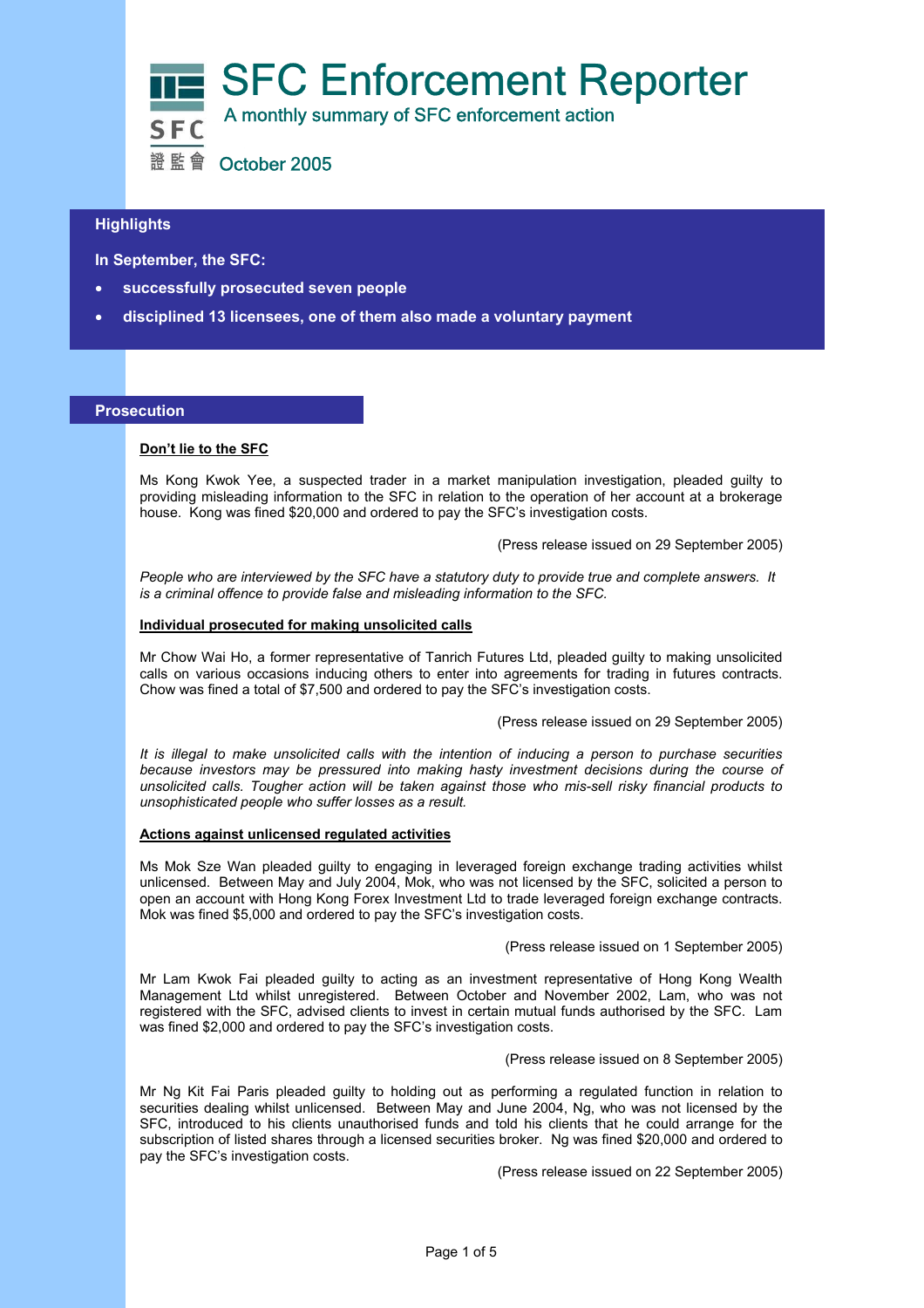SFC Enforcement Reporter A monthly summary of SFC enforcement action



Ms Kwan Sok Un Samantha pleaded guilty to advising on mutual funds whilst unlicensed. In July 2003, Kwan, who was not licensed by the SFC, advised a client to subscribe for shares in mutual fund corporations. Kwan was fined \$5,000 and ordered to pay the SFC's investigation costs.

(Press release issued on 22 September 2005)

Mr Ming Tak Sang pleaded guilty to holding out as carrying on a business in asset management whilst unlicensed. Between January and June 2004, Ming, who was not licensed by the SFC, promoted unauthorised funds and explained the details of the funds to investors. Ming was fined \$5,000 and ordered to pay the SFC's investigation costs.

(Press release issued on 22 September 2005)

*It is a criminal offence to carry out regulated activities without being licensed by or registered with the SFC. The SFC will prosecute those who engage in or aid and abet unlicensed activities. Investors should only deal with licensed persons who may perform regulated activities. To protect their interests, investors should check the register of licensed persons on the SFC website to see if persons they deal with are licensed by the SFC.* 

## **Discipline**

#### **Licensee suspended for using "scaffolding" strategy in warrants trading**

Mr Chan Chuen Leung, a licensed representative of Asia-Pac Securities Ltd, was suspended for four months for improper trading activities. Between 1 November 2002 and 31 January 2003, Chan employed a "scaffolding" strategy to trade nine covered warrants. He first placed a sell order for the warrants he just acquired, at one spread higher than his purchase price, followed immediately by successive buy orders of one million shares each at one or two spreads lower than the price of the sell order he just placed. The total quantity of the buy orders was many times greater than his sell order. He cancelled these buy orders shortly after placing them and repeatedly placed and cancelled these successive buy orders until his sell order was successfully executed. His successive buy orders of one million shares each were only placed to influence investors' order placing preferences, as those investors who were unwilling to queue their buy orders might take Chan's prior unexecuted sell order at a higher price. The suspension was the result of a settlement between Chan and the SFC.

(Press release issued on 28 September 2005)

*"Scaffolding" is a form of market manipulation. The perpetrators attempt to distort the picture of the demand and supply of a stock by inputting a large number of orders without the intention of executing them. These false orders are usually cancelled before they are matched. Scaffolding misleads investors and damages market integrity. The SFC has zero tolerance for any kind of improper trading activities, including "scaffolding". In addition to possible criminal prosecution, the SFC may fine, suspend or revoke those licensees who engage in any kind of improper trading strategy.*

#### **Suspension for breaching the anti-money laundering requirements**

Mr Lau Yat Wah, a licensed representative of Hooray Securities Ltd, was suspended for four months for breaching the Money Laundering Guidance Notes. Between September and November 2001, Hooray Securities acted as the selling broker in a number of non-AMS transactions concerning the shares of various companies. At the instructions of the sellers, a large portion of the sale proceeds was transferred from the sellers to the accounts of four BVI companies, which were opened shortly before the transactions, and an individual. The flow of funds could not be traced beyond the BVI companies because the funds were subsequently transferred out of Hong Kong. Lau, who was the account executive for these BVI companies, failed to make enquiries into the identity of the ultimate beneficiary of the BVI companies. Lau also breached the Money Laundering Guidance Notes by failing to inquire into the transfers of large sums of money from the sellers' account to the accounts of the BVI companies and the individual, despite the suspicious nature of these transfers. The suspension was the result of a settlement between Lau and the SFC.

(Press release issued on 20 September 2005)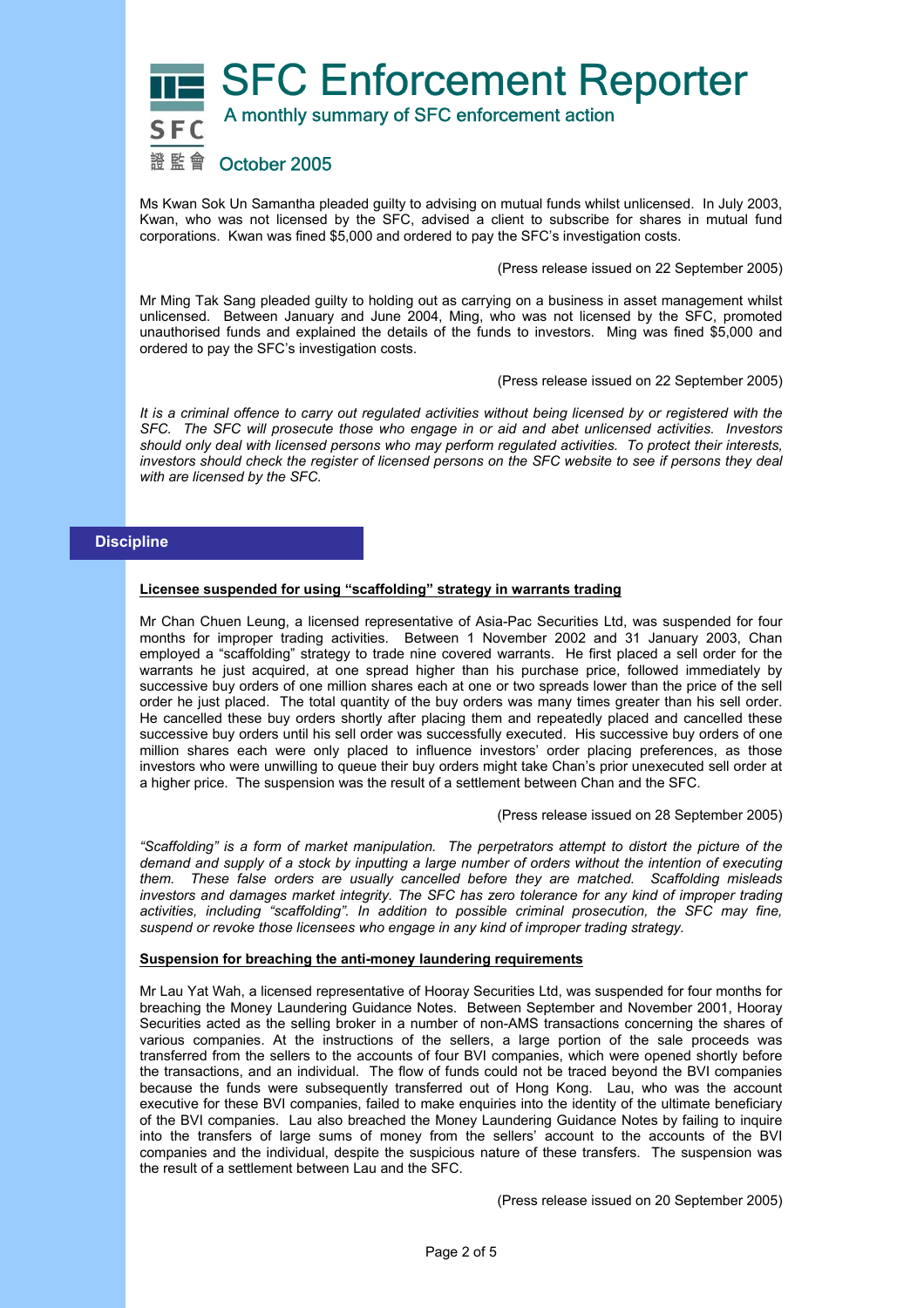SFC Enforcement Reporter



A monthly summary of SFC enforcement action

# 證監會 October 2005

*The SFC takes a strict view of breaches of the Money Laundering Guidance Notes. Licensed representatives must ensure they know exactly whom they are dealing with and the true identity of the clients and inquire into suspicious transactions. Extra care must be taken when dealing with companies incorporated in jurisdictions with secrecy laws like the British Virgin Islands.* 

#### **Firms disciplined for internal control failures and regulatory breaches**

The SFC reprimanded Cheung's Securities Brokers Ltd and suspended its responsible officer, Ms Lun Han Yuk, for two months. Cheung's was also fined \$50,000. Cheung's was a liquidity provider for the transactions in structured products for a securities firm and was required to have sufficient funds in its bank accounts to settle the transactions. On 28 and 29 September 2003, there were insufficient funds in Cheung's account to settle the net long positions of the securities firm's transactions on T+2. Lun noticed the liquidity problem and arranged funds to meet the settlement demand on T+2. Before the pre-arranged funds were deposited to the house account of Cheung's, Lun transferred \$12.3 million from Cheung's client trust account to the house account as a safety measure, in breach of the Client Money Rules. The disciplinary outcome was the result of a settlement between Chuang's, Lun and the SFC.

#### (Press release issued on 1 September 2005)

Guotai Junan Securities (Hong Kong) Ltd was reprimanded and fined \$400,000 for failing to maintain the required liquid capital and to deposit client money with authorised financial institutions. In October 2003, Guotai Junan took out bank loans to finance clients' applications for an IPO. The amount lent to its clients had an effect on the statutory liquid capital requirement and Guotai Junan overlooked the effect. As a result, Guotai Junan's liquid capital fell below the statutory requirement by \$55 million on 30 October 2003. Furthermore, between December 2002 and November 2003, Guotai Junan inadvertently deposited client money with three overseas banks that were not authorised financial institutions under the Banking Ordinance, hence breaching the Client Money Rules. The disciplinary outcome was the result of a settlement between Guotai Junan and the SFC.

#### (Press release issued on 8 September 2005)

The SFC reprimanded Henyep Securities Ltd, its managing director, Mr Chiu Sin Wan Simon and its chief accountant, Mr Ng Yiu Man. Chiu also made a voluntary payment of \$57,000. Independent auditors found that Henyep had internal control problems. Address proofs and written authorisations to effect changes in client information were lacking. Henyep did not directly contact a client for a long overdue balance in the client's accounts to verify and assess the existence and recoverability of the debts. Trading and settlement activities of overdue accounts and accounts with enormous turnover were not closely monitored. The payee of certain cheques for the sale proceeds in the client's account was changed from the client to Henyep's finance company while some other cheques payable to the client were cancelled with the money credited to the client's account for settlement purposes. Henyep also lacked documented complaint handling procedures. The disciplinary outcome was the result of a settlement between Henyep, Chiu, Ng and the SFC.

#### (Press release issued on 14 September 2005)

*Licensed corporations should have adequate internal controls to protect the integrity of their business operations and their clients' interests. They should put in place a system to comply with the Financial Resources Rules and the Client Money Rules. Any breach of these rules may undermine the financial*  integrity of a broker and/or protection of client assets. The SFC has repeatedly warned licensed *corporations that it will not condone lax internal controls and will hold the management of the licensed corporations responsible for such failures.* 

#### **Disciplinary actions against short selling**

Mr Chan Yu Man, a licensed representative of Ewarton Securities Ltd, was reprimanded and fined \$30,000 for short selling. Between April and September 2003, Chan conducted 31 short sales through his mother's account maintained at Ewarton. Chan repeatedly failed to check that the account had sufficient stock before executing a sell order. Chan was aware that he was selling short. However, he continued to execute personal sell orders through his mother's account without first checking the stock balance in the account.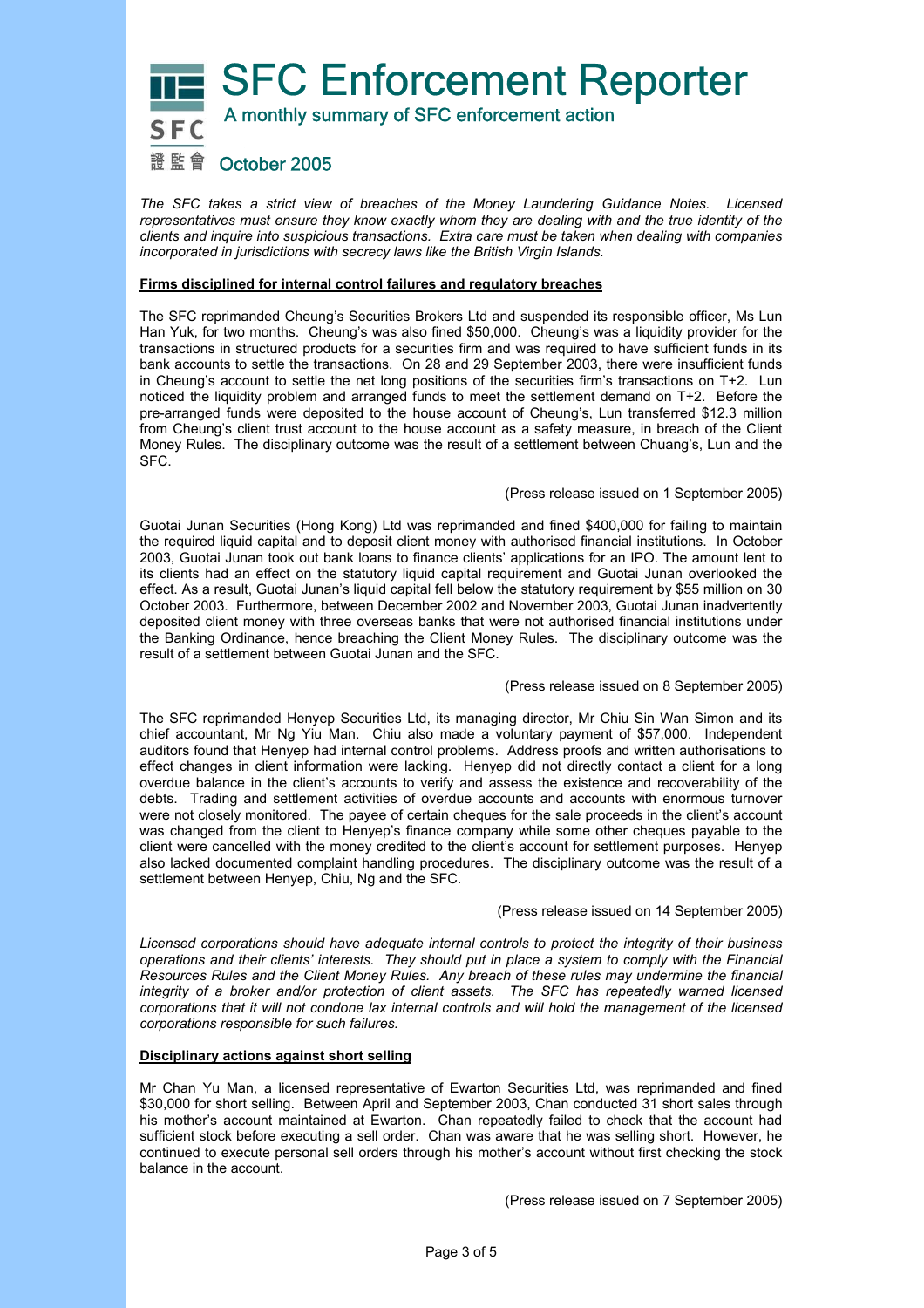SFC Enforcement Reporter

# A monthly summary of SFC enforcement action

# 證監會 October 2005

Mr Yu Hing Fai, a licensed representative of Ewarton Securities Ltd, was reprimanded and fined \$40,000 for short selling. Between April and September 2003, Yu conducted 75 short sales through his account maintained at Ewarton. Yu repeatedly failed to check that he had sufficient stock in his account before placing his sell orders for execution. Yu was aware that he was selling short. However, he recklessly continued to place sell orders without checking the stock balance of his account.

(Press release issued on 7 September 2005)

Mr Ng Yan Ngai, the sole responsible officer of Ewarton Securities Ltd, was reprimanded and fined \$40,000. The SFC found that Ng had failed to, among other things, implement and enforce effective measures to detect and prevent short selling of securities at Ewarton. These failings allowed Mr Chan Yu Man and Mr Yu Hing Fai to engage in short selling activities.

(Press release issued on 7 September 2005)

*The Securities and Futures Ordinance prohibits the sale of securities when a person does not have a presently exercisable and unconditional right to sell them. Brokers are expected to have put in place sound internal controls to detect and prevent short selling. Illegal short selling may result in both criminal prosecution and disciplinary action against licensees who place short selling orders.* 

#### **Licensees disciplined for breaching the SFC's Code of Conduct**

Ms Chau Sau Lai Betty, a licensed representative of Hooray Securities Ltd, was reprimanded and fined \$6,000 for breaching the Code of Conduct. Between July and September 2004, Chau breached the Code of Conduct by conducting discretionary trades without proper written authorisation from a client. She also put the financial interest of Hooray Securities at risk by carrying on trading for the client despite the client's failure in settling previous transactions more than three years ago. Furthermore, she withheld a cheque issued by Hooray Securities to the client and obtained the client's daily statements without the client's consent. The disciplinary outcome was the result of a settlement between Chau and the SFC.

#### (Press release issued on 14 September 2005)

The SFC reprimanded Ms Cheung Ngai Yi Charlotte, formerly a licensed representative of OSK Asia Securities Ltd and OSK Asia Futures Ltd for breaching the Code of Conduct and the internal policy of her former employer. The reprimand follows a decision made by the Securities and Futures Appeals Panel (SFAP). The SFC found that Cheung had allowed a client to operate his parents' accounts without written authorisations. She also signed the account opening documents of the client's parents as a witness while she had not been present, and allowed the accounts of the client's parents to trade beyond the approved credit limits. The SFAP reduced the penalty from a suspension to a reprimand because Cheung's former employer endorsed Cheung's actions. This is the last case decided by the SFAP.

(Press release issued on 29 September 2005)

*All licensed representatives must adhere to the Code of Conduct strictly and without fail. Such compliance is for the benefit of the licensed representatives and for the promotion of good standards in the industry. In particular, licensees are reminded to obtain written authorisation from a client before placing discretionary orders in the client's account. This protects the client from unauthorised trades and prevents the client from disclaiming liabilities at a later date.* 

## **General Enforcement Statistics**

From 1 April 2005 to end of September, the SFC successfully prosecuted 33 entities and offered no evidence against three entities. In the same period, the SFC took action against 43 licensees for various regulatory breaches, of which three cases were settled with voluntary payment and with no statutory sanction imposed. Another four licensees settled with voluntary payment and received statutory sanctions.